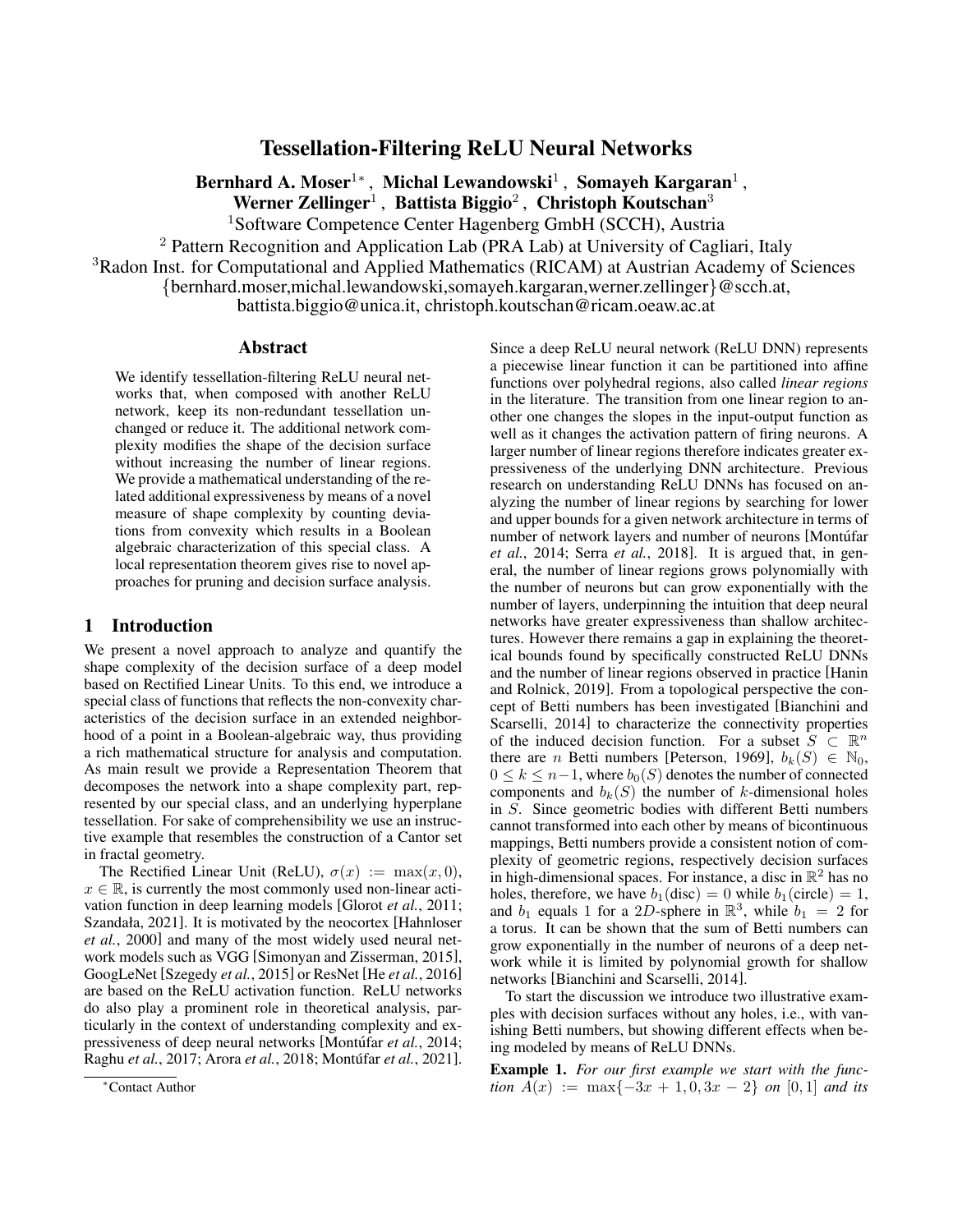<span id="page-1-0"></span>

<span id="page-1-2"></span>Figure 1: Ragged decision surfaces ( $k = 2, 3$ ) from Example [1.](#page-0-0)



Figure 2: Illustration of in- and out-notches as two types of deviations from convexity.

*recursively nested composition*  $A^{(k+1)}(x) := A(A^{(k)}(x))$ ,  $A^{(1)}(x) := A(x)$ , defining decision surfaces (here a 1*dimensional decision curve) as upper border of the regions*

$$
R_k := \{(x, y) \in [0, 1]^2 \mid y \le (A^{(k)}(x) + 1)/2\}.
$$
 (1)

See Figure [1](#page-1-0) for an illustration.

<span id="page-1-3"></span>Example 2. *Our second example is the function that checks whether all elements of a finite list of non-negative values*  $(x_1, \ldots, x_n) \in [0, \infty)^n$  are strictly positive or not.

Despite vanishing Betti numbers, this example shows a complex decision surface approximating a fractal geometry for growing recursion depth, which can be realized in various ways: for example, as a deep network that is constructed from the recursion, but also as a shallow network by modeling each of the zigzag components separately in a first layer and then combining them in a second layer. This also shows that ReLU DNN representations are not unique. Though the second example can be fully characterized by  $n$  half-space decisions, its realization by means of a ReLU DNN, e.g.,  $\min\{x_1, x_2\} = (x_1 + x_2 - |x_1 - x_2|)/2$  induces a tessellation with an exponential number of linear regions. The examples demonstrate (1) that Betti numbers are a too coarse concept of complexity to represent the expressive power of neural networks, and (2) that there is a gap between expressiveness in terms number of linear regions on the one hand and expressiveness in terms of which decision surfaces can be represented. In this context, shape complexity beyond Betti numbers has received too little attention in the literature until now. To bridge this gap, after fixing notation and providing preliminaries from discrete mathematics in Section [2,](#page-1-1) we will introduce in Section [3](#page-2-0) the central notion of *notches* to characterize deviations from convexity. As illustrated in Figure [2,](#page-1-2) we distinguish between *in-notches* and *out-notches*. We start in Section [3](#page-2-0) with introducing a measure of shape complexity for quantifying non-convexity structures of a decision surface by exploiting invariant geometric properties between a hyperplane tessellation and its representation in the hypercube of activation patterns. In this context a special class of functions come into play which distinguishes by its shape complexity properties, see Section [4.](#page-3-0) This special class leads to a Local Representation Theorem, which is discussed in terms of relevance and future research, see Section [5.](#page-5-0)

# <span id="page-1-1"></span>2 Preliminaries

The ReLU activation function  $\sigma$  is defined on vectors  $x =$  $(x_1, \ldots, x_n) \in \mathbb{R}^n$  through entry-wise operation, i.e.,  $\sigma(x) := (\max\{x_1, 0\}, \ldots, \max\{x_n, 0\}).$  The architecture  $A = (W_i, b_i)_{i=1,...,L}$  of a deep neural network (DNN) is specified by a sequence of matrix-vector pairs  $(W_i, b_i)$  with  $W_i \in \mathbb{R}^{n_i \times n_{i-1}}$  and  $b_i \in \mathbb{R}^{n_i}$ . The number  $n_0$  denotes the dimension of the input space, while  $n_i$  is called the width of the *i*-th layer. L is the depth of the network and  $N = \sum_{i=1}^{L} n_i$ the total number of neural units. Together with the ReLU activation function  $\sigma$  the architecture  $A = (W_i, b_i)_{i=1,...,L}$ defines an input-output function  $\mathcal{N}_L \colon \mathbb{R}^{n_0} \to \mathbb{R}^{n_L}$  resulting from the composition of layers

$$
\mathcal{N}_L(x_0) = \sigma \circ f_L \circ \ldots \circ \sigma \circ f_1(x_0) \tag{2}
$$

with  $f_i(x) := W_i x + b_i$ . For sake of simplicity we focus on binary classification problems. One way to define such a classifier is by means of  $n_L = 2$ . The maximal value in the final output  $(\alpha_{L,1}(x_0), \alpha_{L,2}(x_0))$  indicates the class. If  $\alpha_{L,1}(x_0) \geq \alpha_{L,2}(x_0)$  the point  $x_0$  is classified to belong to the class  $C$ , otherwise not. Note that this classification rule can be equivalently represented by an  $(L + 1)$ layered network with  $n_{L+1} = 1$  by setting  $\alpha_{L+1}(x_0) :=$  $\max{\{\alpha_{L,2}(x_0) - \alpha_{L,1}(x_0), 0\}}$ . Because of  $a \geq b$  if and only if  $\max\{b - a, 0\} = 0$ , the points classified to belong to the class  $\hat{C}$  can be represented as 0-preimage,  $\mathcal{N}^{-1}(0)$ , of the function  $\mathcal{N} \colon \mathbb{R}^{n_0} \to \mathbb{R}_0$ . We are interested in the geometry of 0-preimages of ReLU DNNs and say that two *ReLU neural networks are equivalent* if their 0-preimages coincide.

#### 2.1 Activation Space and Tessellations

Given some data point  $x_0$  we obtain the neural *activation pattern*  $\alpha(x_0) = ((\mathcal{N}_1(x_0))^T, \dots, (\mathcal{N}_L(x_0))^T) \in \mathbb{R}_0^N$ . An entry in the activation pattern is either 0 or positive, referred to as non-active (non-firing) or active (firing) status, respectively. The binary activation states, active or not, are represented by a vector  $\pi_{\mathcal{N}}(x_0)$  in the hypercube  $\mathcal{H}_N = \{0,1\}^N$ . We call  $\pi_\mathcal{N} : x \mapsto \pi_\mathcal{N}(x) \in \mathcal{H}_N$ the *activation pattern mapping* w.r.t  $N$ . The activation region  $R(\pi_{\mathcal{N}}(x_0)) = \{x \in \mathbb{R}^{n_0} \mid \pi_{\mathcal{N}}(x) = \pi_{\mathcal{N}}(x_0)\}\$  of points x with the same activation pattern  $\pi_{\mathcal{N}}(x_0) \in \mathcal{H}_N$  results as solution from a finite number of affine inequalities, therefore yielding a (convex) polyhedron [Hein *et al.*[, 2018;](#page-6-14) [Shepeleva](#page-6-15) *et al.*, 2020]. Let denote by  $Tess[\mathcal{N}]$  the resulting tessellation induced by the ReLU DNN  $N$ .

The collection of all half-spaces that describe such polyhedral cells as intersections induces another tessellation. We call it its h-tessellation  $Tess_h[\mathcal{N}]$  and its activation pattern mapping  $\pi_N^h(x_0)$ , defined accordingly. Note that a cell in Tess[N] is a finite union of cells in  $Tens_h[N]$ .

According to our setup of the classification problem, we distinguish between '0'- and ' $> 0$ '-activations patterns, respectively, depending on whether an activation pattern results from a point in  $\mathcal{N}^{-1}(0)$  or its complement. We denote by  $\mathcal{A}_0 := \{ \pi_{\mathcal{N}}(x) \mid x \in \mathcal{N}^{-1}(0) \}$  the set of 0-activation patterns, and we define  $A_{>0} := \{ \pi_N(x) \mid x \in \mathbb{R}^{n_0} \setminus \mathcal{N}^{-1}(0) \};$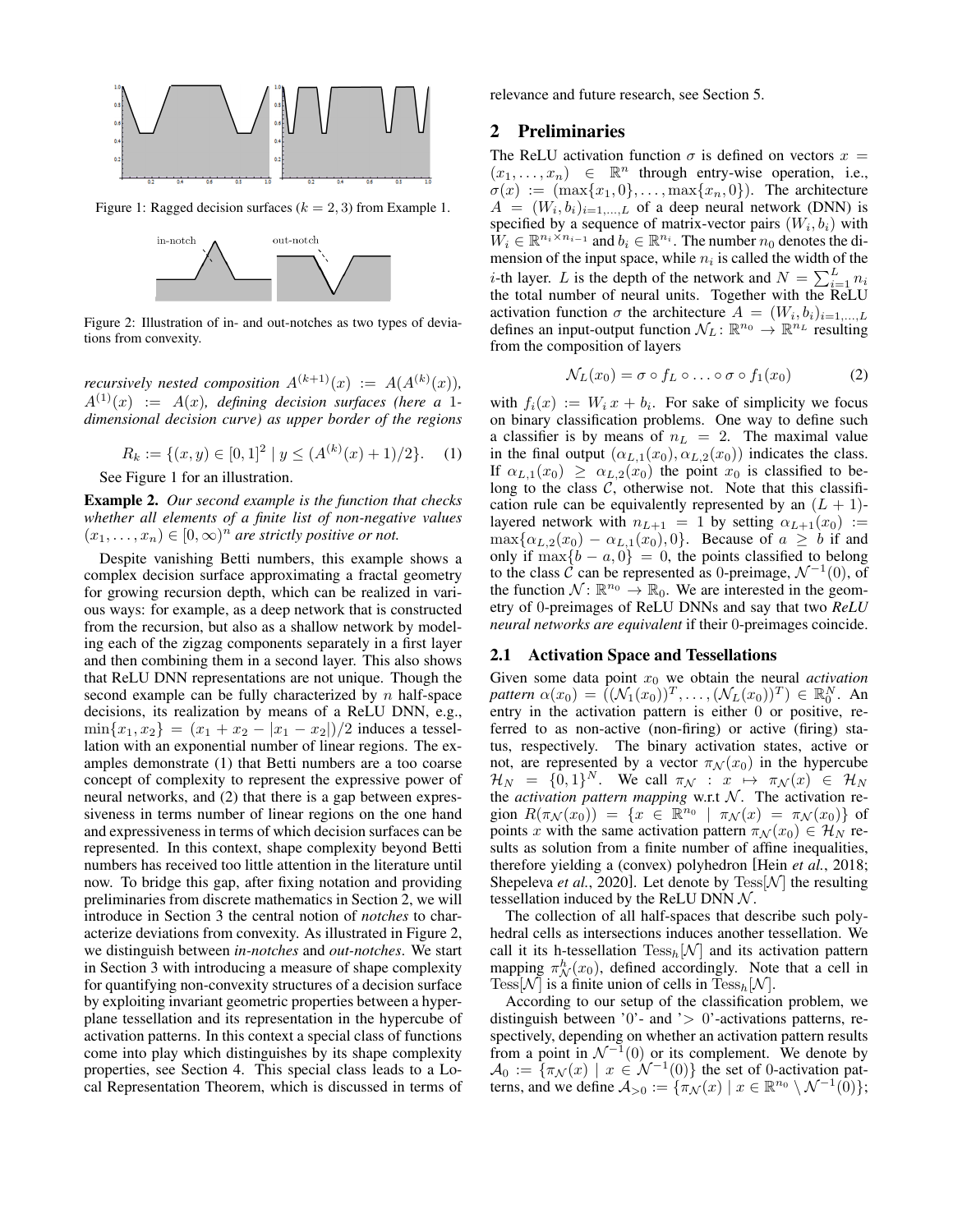we write  $A_0^h := \{ \pi_N^h(x) \mid x \in \mathcal{N}^{-1}(0) \},$  resp.,  $A_{>0}^h$ , if the activation patterns refer to the h-tessellation.

We call an activation region *in-cell* if it is contained in the 0-preimage of N, i.e., its associated activation pattern  $\pi$  is an element of A0. Otherwise we call an activation region *outcell*.

A tessellation  $Tess_h[\mathcal{N}]$  can be redundant in the sense that the removal of some of its half-spaces does not change the decision surface. We write  $\text{effTess}_h[\mathcal{N}]$  if all redundant half-spaces have been removed, and call it the *effective htessellation* of N .

If only a single entry differs when comparing two activation patterns  $\pi_A$  and  $\pi_B$ , the corresponding polyhedral activation regions  $R_{\pi_A}$  and  $R_{\pi_B}$  touch each other by sharing a common polyhedral face. This way we can introduce notions of connectedness and other topological concepts.

We say that two activation patterns  $\pi_A$  and  $\pi_B$  are *adjacent* if their Hamming distance equals 1, i.e.,  $d_H(\pi_A, \pi_B) = 1$ . A path between  $\pi_A$  and  $\pi_B$  is a sequence of adjacent activation patterns connecting  $\pi_A$  with  $\pi_B$ . The shortest path length is given by the Hamming distance  $d = d_H(\pi_A, \pi_B)$ . For  $M \subseteq \mathcal{H}_N$ , we write  $\pi_A \sim_M \pi_B$  if there is a connecting path in M between  $\pi_A \in M$  and  $\pi_B \in M$ . Accordingly a set C of activation patterns is *connected* if there is a path connecting any pair of points in the set  $C$  such that all activation patterns along the path are also in C. A *connected component* is a maximally connected set. In contrast to Euclidean spaces the shortest path in a Hamming space is not unique.

### 2.2 Convexity in Hamming Space

The convexity of a set  $C$  in Euclidean geometry is characterized by the property that any line segment connecting two points in the set is also contained in the set  $C$ . As a line segment is the shortest path in Euclidean geometry we generalize this concept to the Hamming space as follows.

Definition 1 (Convex Sets (Hulls) of Activation Patterns). *A set*  $C \subseteq \{0,1\}^m$  *of activation patterns is convex if and only if it contains all shortest Hamming paths connecting any two points in C. The convex hull*  $\text{conv}_H[C]$  *of activation patterns*  $C \subseteq \{0,1\}^m$  is the smallest convex set containing  $\overline{C}$ .

The following lemma allows us to reformulate geometric problems in h-tessellations in terms of combinatorial problems in the hypercube  $\mathcal{H}_m = \{0, 1\}^m$ . A k-dimensional face of  $\mathcal{H}_m$  consists of all points that agree on a collection of  $m-k$ coordinates, thereby forming a hypercube of dimension  $k$ .

<span id="page-2-1"></span>Lemma 1 (Equivalence of Convexity Notions). *A convex arrangement of activation regions of an h-tessellation with* m *half-spaces in Euclidean space corresponds to a convex set of activation patterns in Hamming space, i.e., a face of the*  $\mathcal{H}_m = \{0,1\}^m$ *, and vice versa.* 

# <span id="page-2-0"></span>3 Notches and Shape Complexity

Instead of counting holes by means of Betti numbers [\[Bian](#page-6-12)[chini and Scarselli, 2014\]](#page-6-12), we are counting notches, i.e., deviations from convexity, in terms of minimal convex arrangements of activation regions in an h-tessellations that cover the regions of non-convexity. Due to Lemma [1](#page-2-1) we can equivalently formulate this notion of a notch in the Hamming space

<span id="page-2-2"></span>

Figure 3: In this arrangement of activation regions of an htessellation there are two possible configurations of out-notches: first,  $\{o_1, o_2\}$  and  $\{o_2, o_3\}$  (as shown), and, second,  $\{o_1\}$  and  ${o_2, o_3}$ . The red paths indicate corresponding shortest paths between activation patterns of in-cells visiting the out-notches.

of activation patterns. An *out-notch* can be characterized as convex region  $\nu_o$  of out-cells (resp. activation patterns of outcells) for which there is a shortest path between activation patterns of in-cells visiting  $\nu$ <sub>o</sub>. See Figure [3](#page-2-2) for an illustration. Analogously, we define an *in-notch* to be a convex region  $\nu$  of in-cells for which there is a shortest path between activation patterns of out-cells visiting  $\nu_{\iota}$ .

Definition 2 (Notches in Hamming Space). *Consider an htessellation of non-trivial cells generated by* m *many halfspaces with cells being either in- or out-cells. A notch to the set*  $M \subset \{0,1\}^m$  *within the hypercube*  $\mathcal{H}_M := \text{conv}_H[M]$  *is a face*  $\nu \subseteq \mathcal{H}_M \setminus M$  *that is adjacent to some*  $\pi_1, \pi_2 \in M$  *with non-empty overlap with their convex hull*  $\text{conv}_H[\{\pi_1, \pi_2\}]$ *, i.e.,*  $d_H(\nu, \pi_1) = 1$ *,*  $d_H(\nu, \pi_2) = 1$  *and*  $\text{conv}_H[\{\pi_1, \pi_2\}] \cap$  $\nu \neq \emptyset$ . In case of  $M \subseteq \mathcal{A}_0^h$  we call the notch an out-notch, and if  $M \subseteq \mathcal{H}_M \setminus \mathcal{A}_0^h$  we call it an in-notch.

The cardinality of a minimal configuration of notches such that no further notch can be constructed gives the Out-Notch-Number (resp. In-Notch-Number). For convenience we denote  $\mathcal{H}_M := \text{conv}_H[M], \langle \pi^* \rangle := \{ \pi \in M \mid \pi \sim_M \pi^* \},$  and  ${\mathcal H}_{\pi^*}:=\operatorname{conv}_H[\langle\pi^*\rangle].$ 

Definition 3 (Notch Number). *Given an h-tessellation*  $ReLU$  *DNN*  $N: \mathbb{R}^n \to \mathbb{R}_0$ , we define the Notch Number w.r.t. *the set*  $M$ *,*  $\Theta_N[M]$ *, to be the minimal exhaustive number of*  $\mu$  *notches to*  $M$  *within*  $\mathcal{H}_M$ *. We write*  $\Theta_N^o$  *in case of*  $M = \mathcal{A}_0^h$ *and*  $\Theta_N$  *if*  $M = \mathcal{H}_{A_0}^h \setminus A_0^h$ . Further, we define the local ver*sions, Local Out-Notch Number, resp. Local In-Notch Num*ber, at the data point  $x_0$ , resp. its associated activation pat*tern*  $\pi^* := \pi(x_0)$  *by setting* 

$$
\Theta_{\mathcal{N}}^o(x_0) := \Theta_{\mathcal{N}}[\langle \pi^* \rangle], \n\Theta_{\mathcal{N}}^i(x_0) := \Theta_{\mathcal{N}}[\mathcal{H}_{\pi^*} \setminus \langle \pi^* \rangle].
$$
\n(3)

#### 3.1 ReLU Representation w.r.t. In-Notches

We can construct a ReLU DNN  $\mathcal{N}^{\iota}$  by starting with an exhaustive list of in-notches  $\{\nu_1^{\iota}, \dots, \nu_{\Theta_f^{\iota}}^{\iota}\}$  to  $\mathbb{R}^n \setminus f^{-1}(0)$  and checking the condition

$$
\exists k : x_0 \in \nu_k^{\iota} \Longleftrightarrow \mathcal{N}^{\iota}(x_0) = 0.
$$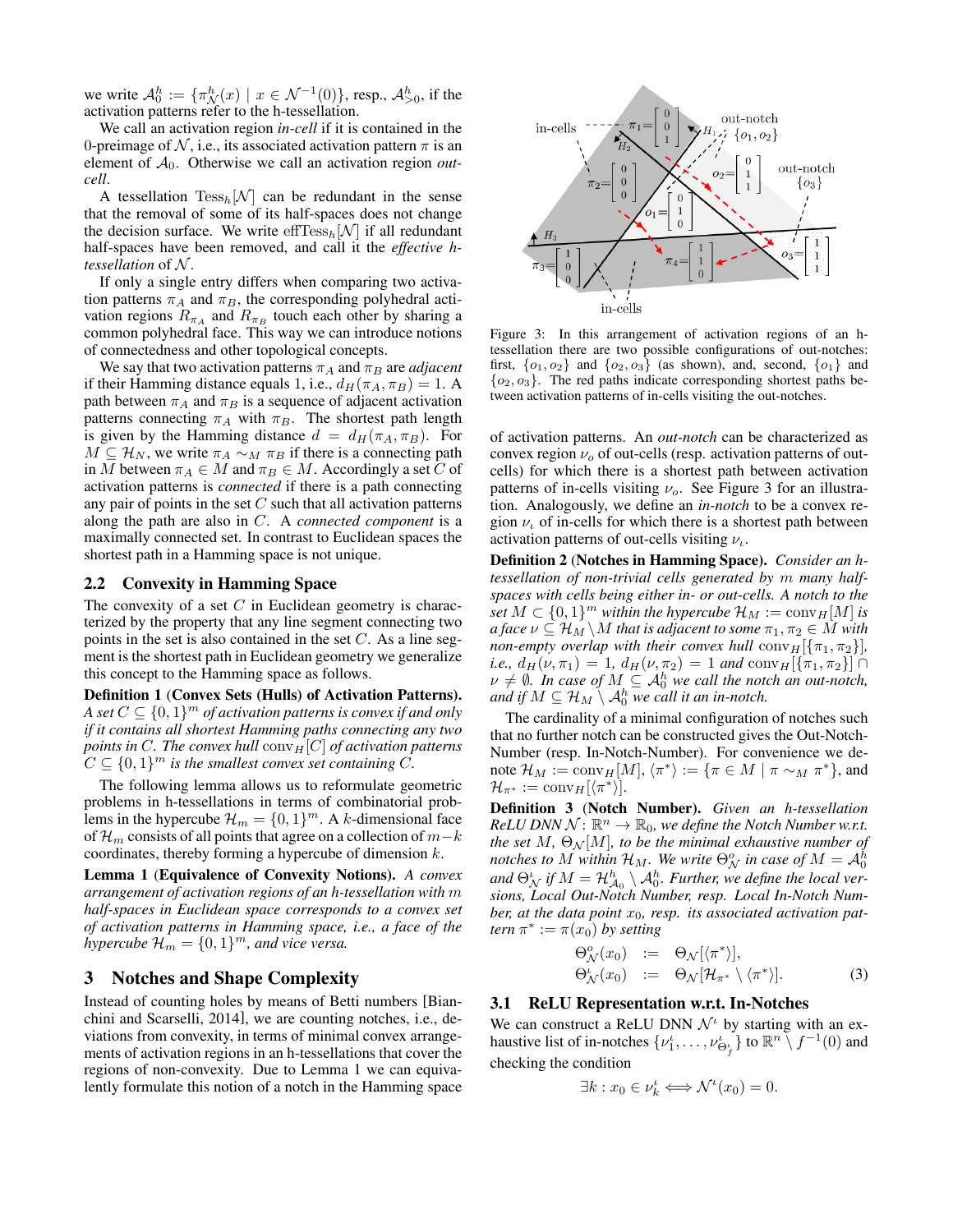This can be achieved by setting

<span id="page-3-2"></span>
$$
\mathcal{N}^{\iota}(x_0) := \min_{k=1}^{\Theta_f^{\iota}} \left\{ \sum_{j=1}^{N_k^{\iota}} \max \{ \widetilde{a}_k^j(x_0), 0 \} \right\}, \tag{4}
$$

where  $N_k^{\iota}$  denotes the number of faces of notch  $\nu_k^{\iota}$ , and  $\tilde{a}_k^j(x_0) := \sigma_k^j d(x_0, F_k^i)$  denotes the distance between  $x_0$  and the hyperplane containing the k th face  $F^i$  of in noteh  $\mu^i$ the hyperplane containing the k-th face  $F_k^i$  of in-notch  $\nu_k^i$ with the sign  $\sigma_k^j \in \{-1,1\}$  defined such that  $\tilde{a}_k^j(x_0) \leq 0$ if  $x_0 \in \nu_k^{\iota}$ .

#### 3.2 Reconstruction of h-Tessellation

Due to tropical algebra [\[Zhang](#page-6-16) *et al.*, 2018; [Alfarra](#page-5-1) *et al.*, [2020;](#page-5-1) [Trimmel](#page-6-17) *et al.*, 2021], a ReLU DNN  $N$  can always be represented in the form of

<span id="page-3-1"></span>
$$
\mathcal{N}(x) = \max_{i=1}^{r} \{a_i(x)\} - \max_{j=1}^{s} \{b_j(x)\} \tag{5}
$$

with affine functions  $a_j$  and  $b_j$ . Now, let us transform [\(5\)](#page-3-1) to obtain the form of [\(4\)](#page-3-2) by means of  $\max_{i=1}^r \{a_i(x)\}$  +  $\min_{j=1}^{s} \{-b_j(x)\} = \min_{j=1}^{s} \{\max_{i=1}^{r} \{a_i(x) - b_j(x)\}\}\.$  By setting

<span id="page-3-9"></span>
$$
h_{i,j}(x) := \max\{a_i(x) - b_j(x), 0\}
$$
 (6)

we obtain an h-tessellation that contains the effective htessellation.

# 3.3 Global Shape Complexity

Note that the sum of Out- and In-Notch Numbers,

$$
\Theta_{\mathcal{N}} = \Theta_{\mathcal{N}}^o + \Theta_{\mathcal{N}}^i,\tag{7}
$$

reflects the minimal cardinality of a partition of the input space into (convex) polytopes that allows to correctly represent the decision problem whether a point belongs to the 0-preimage of f or not. As a consequence,  $\Theta_N$  proves to be a property of the decision surface itself which is invariant to the complexity of architectures of ReLU DNNs  $\mathcal N$  realizing the same decision problem. In particular,  $\Theta_N$  remains unchanged if the network architecture is differently encoded say by changing the orientations of the half-spaces, or even by relabeling the classes, i.e., interchanging  $0$  with  $> 0$  (encoded by 1). In the latter, we obtain a new function  $\hat{f}$  with  $\tilde{f}^{-1}(0) = f^{-1}(0)$  and, accordingly,  $\tilde{f}^{-1}(0) = f^{-1}(0)$ , which leads to a change of in- to out-notches and vice versa, so that in the end  $\Theta_N$  remains unchanged.

Therefore, it is justified to write synonymously  $\Theta_f = \Theta_{\mathcal{N}}$ . This motivates us to consider  $\Theta_N$  as a measure for the shape complexity of the decision surface of a ReLU DNN  $\mathcal N$ .

For  $x_0 \in \mathcal{N}^{-1}(0)$  and  $\pi^* = \pi(x_0) = (\alpha_1^*, \dots, \alpha_m^*) \in$  $\mathcal{H}_m$ , we consider the mapping  $T_{\pi^*}$ :  $\mathcal{H}_m$   $\rightarrow$   $\mathcal{H}_m$ ,  $(\widetilde{\alpha}_1, \ldots, \widetilde{\alpha}_m) = T_{\pi^*}(\alpha_1, \ldots, \alpha_m)$  given by

<span id="page-3-10"></span>
$$
\widetilde{\alpha}_i := \begin{cases} 1 - \alpha_i, & \text{if } \alpha_i^* = 1, \\ \alpha_i, & \text{if } \alpha_i^* = 0. \end{cases}
$$
\n(8)

The mapping  $T_{\pi^*}$  preserves Hamming distances,  $d_H(T_{\pi^*}(\pi_1), T_{\pi^*}(\pi_2)) = d_H(\pi_1, \pi_2)$ , and the convexity property, i.e., M is convex if and only if  $T_{\pi^*}(M)$  is convex. Therefore,  $\Theta_f$  also remains invariant w.r.t  $T_{\pi^*}$ mappings. This means that, without loss of generality, we may assume that the origin  $\pi_0 = (0, \dots, 0) \in \mathcal{A}_0^h$ .

Summarizing these findings give the following theorem.

Theorem 1 (Invariance of Shape Complexity). *Given a piecewise linear function*  $f: \mathbb{R}^n \to \mathbb{R}_0$  and let  $\Lambda_f$  be the *class of ReLU DNNs* N *realizing the decision problem represented by* f*, i.e., to be able to distinguish between the sets*  $f^{-1}(0)$  and  $f^{-1}(>0)$ . Then,  $\Theta_{\mathcal{N}}$  for some  $\mathcal{N} \in \Lambda_f$  satisfies:

- *(1)*  $\Theta_N$  *is invariant w.r.t. architectures*  $N \in \Lambda_f$ ;
- *(2)*  $\Theta_N$  *is invariant w.r.t.*  $T_{\pi^*}$ *-mappings in the activation space.*

### <span id="page-3-0"></span>4 Tessellation-Filtering ReLU Networks

Fix  $n, m \in \mathbb{N}$  and consider an r-class ReLU neural network  $\mathcal{V}: \mathbb{R}^n \to \mathbb{R}^m_0$ , given by

<span id="page-3-3"></span>
$$
\mathcal{V}(x_1,\ldots,x_n):=(\mathcal{V}_1,\ldots,\mathcal{V}_m)^T, \qquad (9)
$$

where  $V_1, \ldots, V_m$  are ReLU DNNs acting on the same domain, i.e.,  $V_i: \mathbb{R}^n \to \mathbb{R}_0$ . We are interested in the construction of a ReLU DNN  $\mathcal{U}: [0, \infty)^m \to [0, \infty)$  such that for any choice of body-ReLU DNN [\(9\)](#page-3-3) the effective tessellation resulting from its concatenation  $U \circ V$  does not have other cells (resp., hyperplanes) than already contained in the effective tessellation  $\mathrm{effTess}_h[\mathcal{V}] = \bigcup_i \mathrm{effTess}_h[\mathcal{V}_i]$ , i.e.,

<span id="page-3-4"></span>
$$
\mathrm{eff} \mathrm{Tess}_h[\mathcal{U} \circ \mathcal{V}] \subseteq \mathrm{eff} \mathrm{Tess}_h[\mathcal{V}].\tag{10}
$$

Condition [\(10\)](#page-3-4) enforces that the 0-preimage of  $U$  does not introduce an additional intersection with any of the half-spaces of  $Tess_h[V]$ . This can only be the case if

<span id="page-3-8"></span>
$$
y_i > 0
$$
 and  $(y_1, \ldots, y_i, \ldots, y_m) \in \mathcal{U}^{(-1)}(0)$   
\n $\implies \forall \widetilde{y}_i \geq 0 : (y_1, \ldots, \widetilde{y}_i, \ldots, y_m) \in \mathcal{U}^{(-1)}(0).$ 

This means that  $U^{(-1)}(0)$  is enforced to be the union of sets of the form

<span id="page-3-5"></span>
$$
F_1 \times \ldots \times F_j \times \ldots \times F_m, \tag{11}
$$

where  $F_j$  is either  $\{0\}$  or  $[0, \infty)$ ,  $j \in \{1, \ldots, m\}$ . All together we obtain the form

<span id="page-3-6"></span>
$$
\mathcal{U}^{(-1)}(0) = \bigcup_{\psi \in \Psi \subseteq \{0,1\}^m} F_{\psi},\tag{12}
$$

where  $F_{\psi} = F_1^{(\psi)} \times \ldots \times F_m^{(\psi)}$  and  $\psi \in \Psi \subseteq \{0, 1\}^m$  and

$$
F_i^{(\psi)} = \begin{cases} \{0\} & \dots & \psi_i = 0, \\ [0, \infty) & \dots & \psi_i = 1. \end{cases}
$$
 (13)

Note that  $F_{\psi}$  in [\(12\)](#page-3-5) characterizes the in-notches of a ReLU DNN  $U$  satisfying [\(10\)](#page-3-4). By specifying the collection  $\Psi$  of innotches by means of [\(13\)](#page-3-6) and utilizing [\(4\)](#page-3-2), this allows us to construct

<span id="page-3-7"></span>
$$
\mathcal{U}_{\Psi}(y_1,\ldots,y_m) := \min_{\psi \in \Psi} \left\{ \sum_{i=1}^m (1 - \psi_i) y_i \right\}.
$$
 (14)

Let us denote by tessINV $_m$  the set of tessellation-filtering ReLU DNNs [\(14\)](#page-3-7) on  $[0, \infty)^m$ . Since a coordinate-wise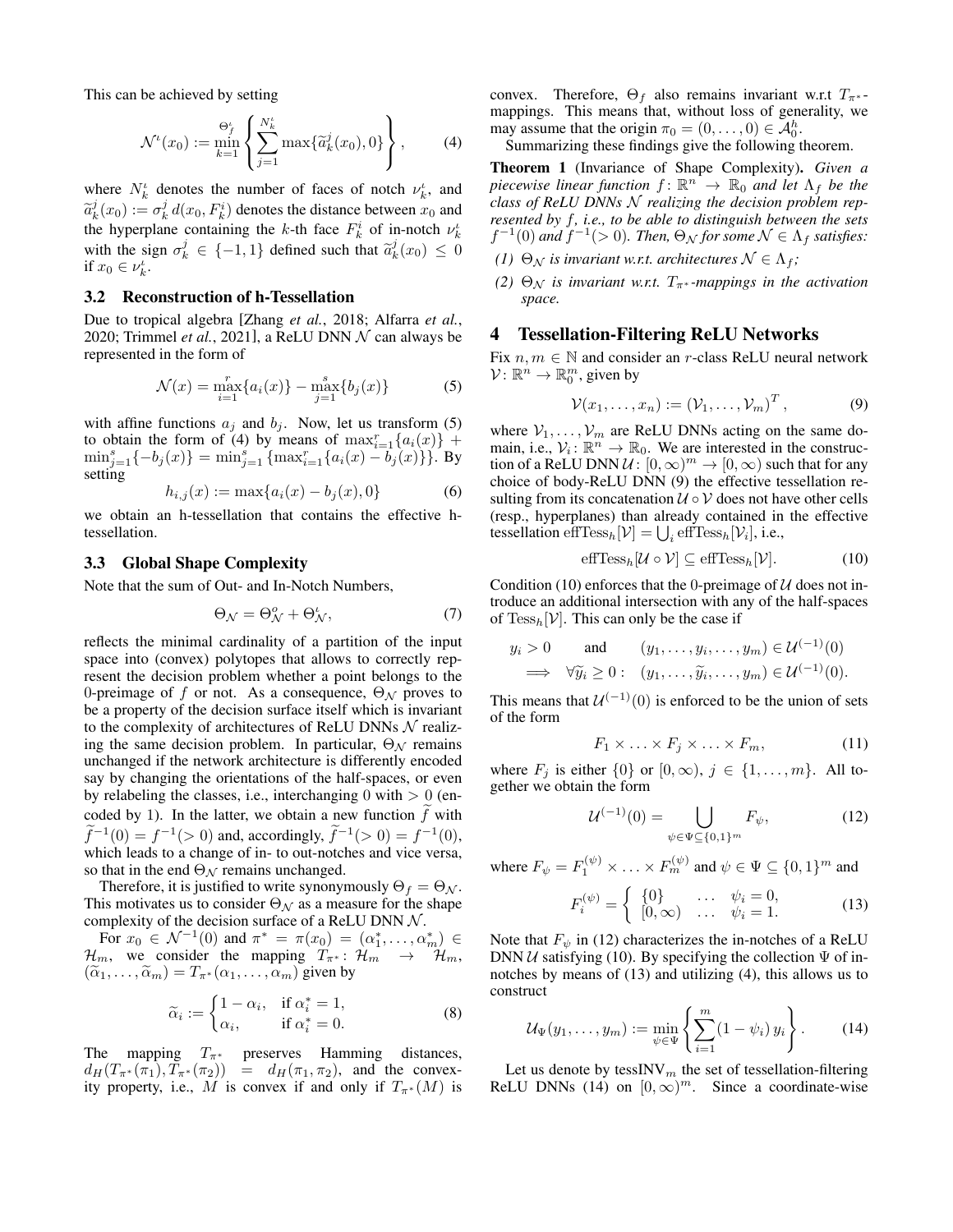lower-relation  $\psi^* \leq \psi$  implies  $\sum_{i=1}^m (1 - \psi_i) y_i \leq \sum_{i=1}^m (1 - \psi_i) y_i$  $\psi_i *$ )  $y_i$ , it suffices to consider only the maximal elements  $\psi \in \Psi$  to evaluate [\(14\)](#page-3-7). Further note that if  $\psi_{i_0} = 1$  for all  $\psi \in \Psi$ } the convex hull of  $(\mathcal{U}_{\Psi})^{(-1)}(0)$  has dimension lower than  $m - 1$ . To avoid redundancy, therefore we require that  $\Psi$  to satisfy  $\max\{\psi_i | \psi \in \Psi\} = 1$  for all  $i = 1, \ldots, m$ . In graph theory two sets of vertices are called *independent* if no two vertices in the set are adjacent. For details see [\[Kahn and](#page-6-18) [Park, 2022\]](#page-6-18). Let  $\mathcal{I}_m$  denote the collection of maximally independent sets in the corresponding discrete hypercube. Then, considering only maximal vertices such that the maximum yields the upper vertex  $(1, \ldots, 1)$  means that  $\Psi \in \mathcal{I}_m$ . This establishes a one-to-one correspondence between tessINV $_r$ and  $\mathcal{I}_m$ . Due to [\[Kahn and Park, 2022\]](#page-6-18),  $|\mathcal{I}_m|$  is asymptotically  $2m 2^{2m/4}$ , which quantifies the diversity, hence expressiveness, of the special subclass of tessellation-filtering ReLU DNNs in *m* variables.

As  $\Psi$  consists of maximal elements, as a byproduct we get a characterization of the In-Notch Number of its induced decision surface in Theorem [2.](#page-4-0)

<span id="page-4-0"></span>**Theorem 2** (In-Notch Number of  $\mathcal{U} \in \text{tessINV}_m$ ). Let  $\Psi \in$  $\mathcal{I}_r$  and  $\mathcal{U}_{\Psi} \in \text{tess} N V_m$ , then

$$
\Theta_{\mathcal{U}_{\Psi}}^{\iota} = |\Psi|.
$$
 (15)

A tessellation-filtering ReLU DNN has the special property that its global In-Notch Number equals its Local In-Notch Number, which turns out to be characteristic.

Theorem 3 (*tessINV*<sup>m</sup> Characterization). *For a ReLU DNN*  $\mathbb{N} : [0, \infty)^m \to [0, \infty)$ ,  $m \in \mathbb{N}$ , we have N is tessellation*filtering if and only if*  $\dot{\Theta}_\mathcal{N}^i(0) = \Theta_\mathcal{N}^i$ .

*Proof.* [\(11\)](#page-3-8) implies that for all in-notches  $\nu$  of a tessellationfiltering  $N$  we have

<span id="page-4-1"></span>
$$
conv_H[\nu \cup \{0\}] \subset \mathcal{N}^{-1}(0). \tag{16}
$$

But  $\Theta_N^{\iota}$  can only be greater than  $\Theta_N^{\iota}(0)$  if there are innotches not satisfying [\(16\)](#page-4-1).

Decomposing now the ReLU DNN in a top and a body network, i.e.,  $\mathcal{N} = \mathcal{N}^{\prime\prime} \circ \mathcal{N}^{\prime}$ , and applying the tropical Tess<sub>h</sub> reconstruction [\(6\)](#page-3-9) on  $\mathcal{N}''$ , we obtain a local representation of N at  $x_0 \in \mathcal{N}^{-1}(0)$ , which allows us to capture non-convexity characteristics of the decision surface. To simplify notation, we write  $\pi'' := \pi^h_{\mathcal{N}''}, \pi' := \pi_{\mathcal{N}'}$  and  $\mathcal{Z} := \{ \pi''(x) \mid \mathcal{N}''(x) = 0 \}.$ 

Let us partition  $\mathcal{Z} = E \cup G$  via

<span id="page-4-6"></span>
$$
E := \{ v \in \mathcal{Z} \mid \text{conv}_H[\pi''(x_0), v] \subseteq \mathcal{Z} \},
$$
  
\n
$$
G := \mathcal{Z} \setminus E.
$$
 (17)

Applying [\(8\)](#page-3-10),  $T_{\pi''(x_0)}$  induces the tessellation-filtering ReLU DNN  $\mathcal{U}_{\Psi}$  given by

<span id="page-4-2"></span>
$$
\mathcal{U}_{\Psi}(v) = 0 \Longleftrightarrow v \in T_{\pi''(x_o)}(E). \tag{18}
$$

Note that equation [\(18\)](#page-4-2) also holds on the Hamming ball  $B_{d^*}(\pi''(x_0))$  that does not contain activation patterns from G. [\(18\)](#page-4-2) can be applied to N by restricting x to the activation region  $R := \{x \mid \pi'(x) = \pi''(x_0)\}\$ , giving Theorem [4.](#page-4-3)

<span id="page-4-5"></span>

Figure 4: Ball  $B_{d^*}$  centered at the marked cell for Example [1](#page-0-0) for  $k = 3$ . The ball covers non-convexity regions according to the structure of [\(12\)](#page-3-5), which allows the application of lattice-based computations [\(20\)](#page-4-4) in order to compute the local shape complexity as outlined. The red dotted lines mark the effective h-tessellation. The white cells (out-notches) have  $d^* = 0$ , while the cells on the bottom (like the black marked) have highest  $d^* = 3$ , indicating lower shape complexity. See Figure [5](#page-5-2) for plotted shape complexities.

<span id="page-4-3"></span>Theorem 4 (Local Representation Theorem). *Given the ReLU DNN*  $\mathcal{N} = \mathcal{N}'' \circ \mathcal{N}'$  and  $x_0 \in \mathcal{N}^{-1}(0)$ , then there *is a*  $U_{\Psi} \in$  *tessINV<sub>m</sub>* (*m is the number of half-spaces in*  $Tess_h(\mathcal{N}'')$ ) satisfying

<span id="page-4-4"></span>
$$
\mathcal{N}(x) = 0 \Longleftrightarrow \mathcal{U}_{\Psi} \circ T_{\pi(x_0)} (\pi(x)) = 0 \tag{19}
$$

*for*  $\pi$  given by the h-tessellation  $\{h_i \circ \mathcal{N}' \mid h_i \in \text{Tess}_h(\mathcal{N}'')\}$ *and*  $x \in R \cap B_{d^*}(\pi(x_0))$ ,

$$
d^* = \min\{d_H(v, \pi(x_0)) | \operatorname{conv}_H[\pi(x_0), v] \not\subseteq \mathcal{Z}\}.
$$
 (20)

Note that Theorem [4](#page-4-3) generalizes the setting of fixing all activation values for a point  $x_0$ , giving a polyhedron [\[Hein](#page-6-14)  $et$ *al.*[, 2018\]](#page-6-14). A single cell does not have any (topological) information about the decision surface geometry. Therefore, we enlarge the view by fixing only the activation values for the body part  $\mathcal{N}'$ , resulting in a respectively complex region that cannot be handled easily anymore, see, e.g., [Montúfar et al., [2021\]](#page-6-9). Figure [4](#page-4-5) shows such an extended ball. Our theorem opens up a way to make this enlarged environment manageable for shape analysis. Note that already in a second layer we, in general, loose convexity as invariant property between polyhedral arrangements in the input space and the activation space. So, the h-tessellation is necessary if we want to recover convexity properties, which in our view is crucial to be able to characterize shape complexity adequately. Theorem [4](#page-4-3) decomposes the network in to purely shape complexity part, represented by  $\mathcal{U}_{\Psi}$ , and an underlying h-tessellation. This way, replacing  $U_{\Psi}$  by  $U_{\Psi'}$  with less shape complexity smooths the surface, thus acting as pruning operator.

But, from a practical view, computing the h-tessellation for the whole network is infeasible and the restriction to a reasonable number of top layers is unavoidable. The choice of the top 2 or 3 layers already provides insights regarding the shape complexity. But future research is needed to analyze these aspects in more detail.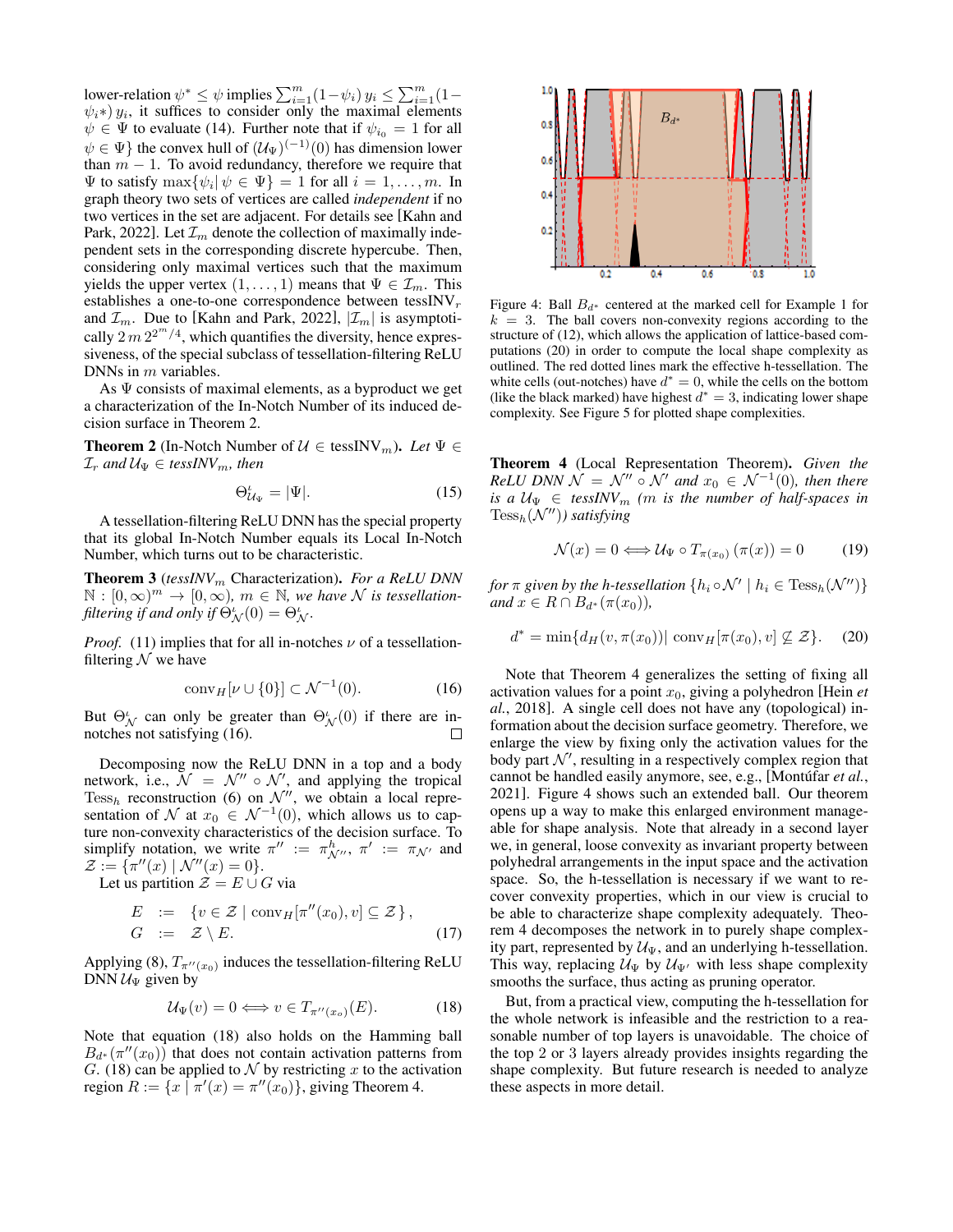### <span id="page-5-3"></span>**Algorithm 1** Local  $U_{\Psi}$  Approximation

1: Initialization. Set  $\hat{E} = \emptyset$ ,  $G = \emptyset$ , compute  $\pi_0 = \pi(x_0)$  and  $T_{\pi_0}$  due to [\(8\)](#page-3-10); i = 1; Compute the h-tessellation by means of [\(6\)](#page-3-9) utilizing tropical algebra [\[Trimmel](#page-6-17) *et al.*, 2021]. 2: Choose  $x_i \in D_0$  and compute  $T_i = T_{\pi_0}(\pi(x_i)).$ 

3: Check whether  $\text{conv}_H[0, T_i] \subseteq \mathcal{N}^{-1}(0)$  by means of checking whether there is a  $y_j \in D_1$  such that  $(g_j; 1)$  =  $T_{\pi_0}(\pi(y_j))$  satisfies  $(g_j;0) \leq T_i$ ; if yes, then add  $(g_j;0)$  to G; choose the next candidate from  $D_0$  and repeat step 2;

4: If no  $y_j$  found then check whether  $T_i$  is a maximal element of E by iterating  $e \in \hat{E}$  via

**4.1**:  $M_e = \max_{k=1}^{N} (T_i - e)_k, m_e = \min_{k=1}^{N} (T_i - e)_k;$ 

**4.2**: replace 
$$
\{e \in E | M_e \geq 1, m_e \geq 0\}
$$
 by  $T_i$  in  $E$ ;

**4.3**: if  $M_e - m_e = 2$  for all  $e \in \hat{E}$ , then  $T_i$  is independent to  $\hat{E}$  and, therefore, add  $T_i$  to  $\hat{E}$ ;

4.4: goto step 4.1 until all points from  $D_0$  have been checked. 5: Take the elements of  $\overline{E}$  to define  $\Psi$  (see [\(14\)](#page-3-7)).

6: Due to [\(20\)](#page-4-4), compute the maximal Hamming distance  $d^* = \min_{g \in G} \{ d_H(g, 0) \}.$ 

# <span id="page-5-0"></span>5 Algorithm and Examples

Theorem [4](#page-4-3) gives rise to the following algorithm to identify a locally approximating  $\mathcal{U}_{\Psi}$  in a neighborhood B at  $x_0$ . We show here the part for the top part and write  $N$  instead of  $\mathcal{N}''$ , to simplify notation. We outline an approximating algorithm that checks condition [\(17\)](#page-4-6) by randomly selected points in a neighborhood  $B$  at  $x_0$  by means of a sample  $D_0 = \{x_1, \ldots, x_{K_0}\} \subseteq \mathcal{N}^{-1}(0) \cap B$  for class 0 and sample  $D_1 = \{y_1, \ldots, y_{K_1}\}\subseteq \mathcal{N}^{-1}(\geq 0) \cap B$  for class 1. This way, Algorithm [1](#page-5-3) guarantees a lower bound for the local decision surface complexity. After applying the initialization step of computing the h-tessellation, the time complexity of this algorithm is  $O((K_0 + K_1)^2)$ . Analogously to step 4, we can proceed for G to extract an independent set  $G \subseteq G$  of minimal elements in G. By this we obtain  $\Theta_N^{\iota}(x_0) = |\hat{E}|$  and  $\Theta_N^o(x_0) = |\hat{G}|$ , which are invariant to the architecture of N. Note that also the resulting region in the input space given by  $R = \bigcup_{\pi \in B_{\delta^*}(\pi(x_0))} R(\pi)$  remains invariant to the architecture of  $N$ . This motivates us to define a shape complexity measure that is invariant of the architecture of  $\mathcal N$  by setting

$$
S(x_0) := \frac{|\hat{E}| + |\hat{G}|}{\text{Vol}[R]},
$$
\n(21)

where Vol[*R*] can be approximated by  $\prod_{i=1}^{n} (\rho_i^{-1} + \rho_i^{+1})$  with  $\rho_i^{\sigma} = \sup \{ \lambda \geq 0 \mid d_H(\pi(x_0 + \sigma \lambda e_i), \pi(x_0)) \leq \delta^* \}, \sigma \in$  $\{-1, +1\}.$ 

See Figure [5](#page-5-2) for plotted S-curves for Example [1.](#page-0-0) The top curve,  $y = 1$ , shows the highest S values triggered by the outnotched with  $\delta^* = 0$ . The curves match with our intuition that more rugged regions show higher S values. In general, for Example [1](#page-0-0) we obtain  $S((x, y)) = O(2^k)$  with k recursions and  $(x, y) \in [0, 1]^2$ . Note that Example [2](#page-1-3) can be modeled by a min, which is a tessellation-filtering ReLU DNN with  $\Psi = \{\sum_{j \neq i} e_j | i \in \{1, ..., n\}\}\$ consisting of n independent maximal elements and there is only one out-notch given by  $\sum_j e_j$ . Therefore, we get  $S(x) = O(n)$  for  $x \in [0,1]^n$ .

<span id="page-5-2"></span>

Figure 5: Local Shape Complexity S due to [\(21\)](#page-5-4) for Example [1](#page-0-0) for  $k = 2$  and the lines  $y = 1$ , resp.  $y = 1/3$  and  $y = 0$ .

# 6 Conclusion

Our main focus was on revealing invariant properties between tessellations induced by ReLU DNNs and their Hamming cube counterpart, and exploiting them for the purpose of geometrical analysis of decision surfaces. Several insights and research questions for the future follow from this approach: (i) the special subclass of tessellation-filtering ReLU DNNs is distinguished by special properties, for example in connection with shape geometry. It is quite rich, yet mathematically well-manageable due to its relationship to Boolean algebra; this connection, as e.g. the role of ideals for shape analysis, will be topic of future research; (ii) so does the Local Representation Theorem as one of our main results of this paper; (iii) as a byproduct we obtain tools to construct illustrative examples showing that the number of linear regions, often seen as the measure for expressiveness, is highly dependent on the architecture and can be misleading; (iv) the derivation of an architecture-independent measure for local shape complexity is a first step towards exploiting this approach for decision surface analysis. Our shape complexity measure captures local topological properties of the decision surface. Putting in oversimplified terms, it counts the number of non-convex dents. That is, our complexity measure is related to local 'smoothness' properties of neural networks, which are well known to relate to generalization. The generality of our topological characterization will pave the way towards obtaining mathematical insight and evidence for practically relevant questions such as adversarial vulnerability and also generalization capabilities.

# <span id="page-5-4"></span>Acknowledgements

This research was carried out under the Austrian COMET program (project S3AI with FFG no. 872172, www.S3AI.at, at SCCH, www.scch.at, and project InTribology with FFG no. 872176 at AC2T, www.ac2t.at), which is funded by the Austrian ministries BMK, BMDW, and the provinces of Upper Austria, Lower Austria, and Vorarlberg.

# References

<span id="page-5-1"></span>[Alfarra *et al.*, 2020] Motasem Alfarra, Adel Bibi, Hasan Hammoud, Mohamed Gaafar, and Bernard Ghanem. On